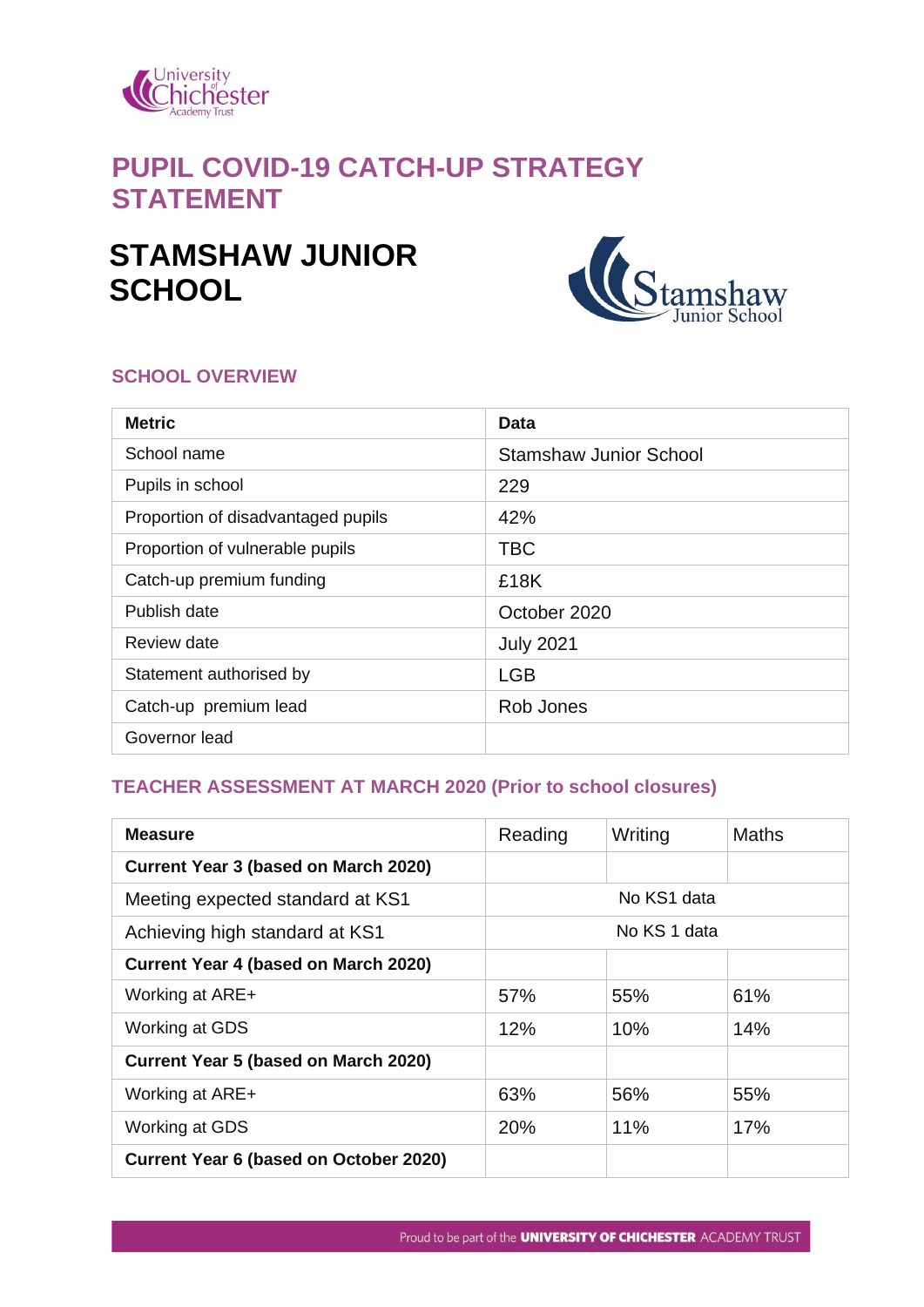

| Working at ARE+ | 61% | 53% | 62% |
|-----------------|-----|-----|-----|
| Working at GDS  | 11% | 6%  | 13% |

#### **IMPACT: PROGRESS IN ATTAINMENT JULY 2021**

| <b>Measure (based on July 2021)</b>        | Reading    | Writing      | <b>Maths</b> |
|--------------------------------------------|------------|--------------|--------------|
| <b>Current Year 3 (based on July 2021)</b> |            |              |              |
| Working at ARE+                            | 47%        | 42%          | 60%          |
| <b>Working at GDS</b>                      | 14%        | 10%          | 11%          |
| <b>Current Year 4 (based on July 2021)</b> |            |              |              |
| Working at ARE+                            | 66% $(9%)$ | 42% (13%)    | 56% (5%)     |
| <b>Working at GDS</b>                      | 17%        | 8%           | 8%           |
| <b>Current Year 5 (based on July 2021)</b> |            |              |              |
| Working at ARE+                            | 66% (3%)   | 54% (2%)     | $61\%$ (6%)  |
| <b>Working at GDS</b>                      | 22%        | 5%           | 20%          |
| <b>Current Year 6 (based on July 2021)</b> |            |              |              |
| Working at ARE+                            | 65% $(4%)$ | $70\%$ (13%) | $65\%$ (3%)  |
| <b>Working at GDS</b>                      | 3%         | 2%           | 4%           |

#### **OVERVIEW OF DISADVANTAGED AND VULNERABLE PUPIL CATCH-UP NEEDS**

| <b>Measure</b> | <b>Comment</b><br>Assessment of starting points for all children<br>will take place in Reading, Writing and<br>Maths. This will allow us to quickly identify<br>any gaps that need filling. Assessments will<br>lead to identifying which subject areas will<br>need to take priority, although the main<br>emphasis will remain on Reading, Writing<br>and Maths |
|----------------|-------------------------------------------------------------------------------------------------------------------------------------------------------------------------------------------------------------------------------------------------------------------------------------------------------------------------------------------------------------------|
| Reading        | Quality whole class 1 <sup>st</sup> teaching<br>$\bullet$<br>Phonics catch up in year 3 using No<br>$\bullet$<br>Nonsense Phonics in small<br>intervention groups                                                                                                                                                                                                 |
|                | Dyslexia Gold spelling & reading<br>$\bullet$<br>programme for identified children.<br>Extra daily reading.<br>$\bullet$<br>Using the library effectively whilst<br>$\bullet$<br>following the guidance.                                                                                                                                                          |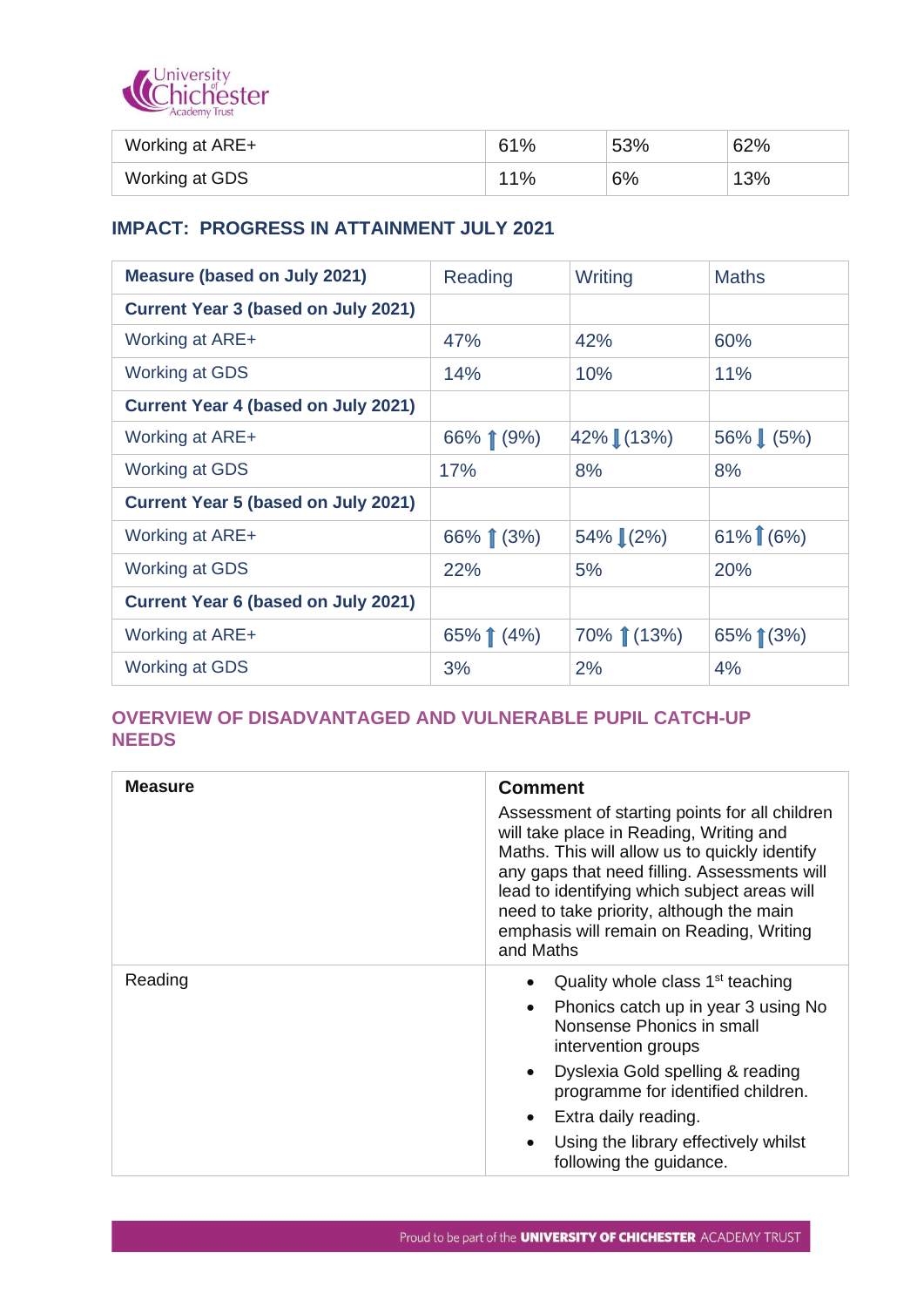

|         | Bug Club to support reading.<br>$\bullet$                                                                                                         |
|---------|---------------------------------------------------------------------------------------------------------------------------------------------------|
| Writing | Quality whole class 1 <sup>st</sup> teaching<br>$\bullet$<br>CHAT – writing conferencing<br>$\bullet$<br>developed by the school. See<br>details. |
| Maths   | Quality whole class $1st$ teaching<br>$\bullet$<br>Third Space Maths 1:1 Tuition of for<br>$\bullet$<br>year 5 children.                          |
|         | Times Tables Rockstars to improve<br>$\bullet$<br>times tables                                                                                    |
|         | Power Maths & White Rose to<br>$\bullet$<br>continue.                                                                                             |

# **SCHOOL'S CATCH-UP PRIORITIES**

| <b>Priority</b>               | <b>Target</b>                                                            | <b>Target date</b> |
|-------------------------------|--------------------------------------------------------------------------|--------------------|
| <b>Quality First Teaching</b> | For all Teaching & Learning across all<br>classrooms to be at least good | Ongoing            |
| Reading                       | For outcomes to be at least where they<br>were as of March 2020          | End of July 2021   |
| Writing                       | For outcomes to be at least where they<br>were as of March 2020          | End of July 2021   |
| Maths                         | For outcomes to be at least where they<br>were as of March 2020          | End of July 2021   |

## **CATCH-UP PLAN**

| <b>Priority</b>    | <b>Activity</b>                                                                                                                                                                                                         | <b>Projected Spend</b> |
|--------------------|-------------------------------------------------------------------------------------------------------------------------------------------------------------------------------------------------------------------------|------------------------|
| Priority 1         | Writing conferences known as CHAT to be completed<br>fortnightly focusing on small groups of disadvantaged<br>children. See EEF Toolkit.                                                                                | £5000                  |
| Priority 2         | Phonics Intervention catch up in Year 3 using No Nonsense<br><b>Phonics</b>                                                                                                                                             | £300                   |
| Priority 3         | Reading Catch using Bug Club & Dyslexia Gold                                                                                                                                                                            | $£849 + £799$          |
| Priority 4         | Quality Subject Leadership release time, particularly in<br>English and Maths, to support teaching & learning for high<br>quality first teaching, including quality interventions - cost<br>towards a Cover Supervisor. | £9000                  |
| Priority 5         | One to One tutoring delivered by Third Space Maths for the<br>summer term 2021 Year 5 Only.                                                                                                                             | £2000                  |
| Total spend so far |                                                                                                                                                                                                                         | £17,948                |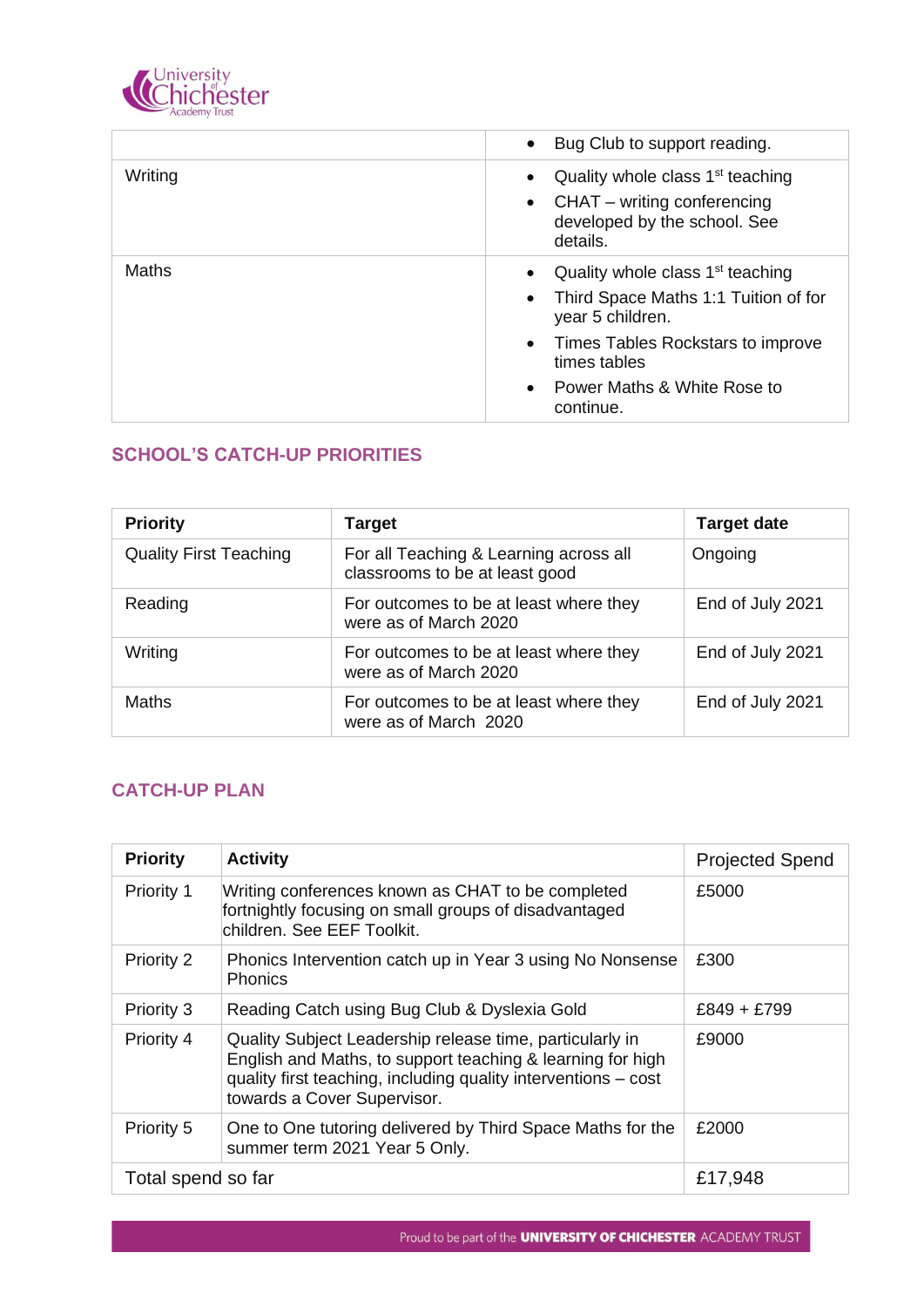

# **MANAGING RISK**

| <b>Priority</b> | <b>Challenge</b>                                                                 | <b>Mitigating action</b>                                                                                                                                 |
|-----------------|----------------------------------------------------------------------------------|----------------------------------------------------------------------------------------------------------------------------------------------------------|
|                 | Teachers unable to complete<br>fortnightly CHAT due to cover and<br>space issues | TAs and CS to cover teachers with<br>planned in activities which enable<br>TAs & CS to facilitate. Teachers to<br>complete CHAT just outside the<br>room |
| $\mathcal{P}$   | Support Staff need training and<br>support for delivery.                         | Training and support to be<br>delivered by English Lead and track<br>progress.                                                                           |
| 4               | Subjects leaders not being<br>allocated quality time.                            | An additional Cover Supervisor has<br>been appointed to ensure release<br>time is available.                                                             |
| 5               | Graduate allocated is not having<br>an impact                                    | Ensure we get to interview/select<br>the graduate beforehand.                                                                                            |

# **REVIEW: END OF YEAR REVIEW OF IMPACT**

| Aim                                                                                                            | <b>Outcome See Impact data on Page 2</b>                                                                                                                                                                                                                                                                                         |
|----------------------------------------------------------------------------------------------------------------|----------------------------------------------------------------------------------------------------------------------------------------------------------------------------------------------------------------------------------------------------------------------------------------------------------------------------------|
| For attainment to at least the<br>same by the end of July<br>2021 or with as little<br>regression as possible. | Year 4:<br>Reading attainment improved by 9%<br>Writing attainment declined by 13%<br>Maths attainment declined slightly by 5%<br>Generally pupils in year 4 did not regress in Reading and<br>Maths however there was a dip in writing. There will be<br>continued focus on writing intervention in year 5 to close the<br>gap. |
|                                                                                                                | Year 5:<br>Reading attainment improved by 3%<br>Writing attainment declined slightly by 2%<br>Maths attainment improved by 6%<br>Pupils did not regress R, W & M                                                                                                                                                                 |
|                                                                                                                | Year 6:<br>Reading attainment improved by 4%<br>Writing attainment improved by 13%<br>Maths attainment improved by 3%<br>Pupils did not regress and made good improvement in R, W &<br>M. Outstanding improvement/catch up in writing was<br>particularly made as a result of outstanding teaching and                           |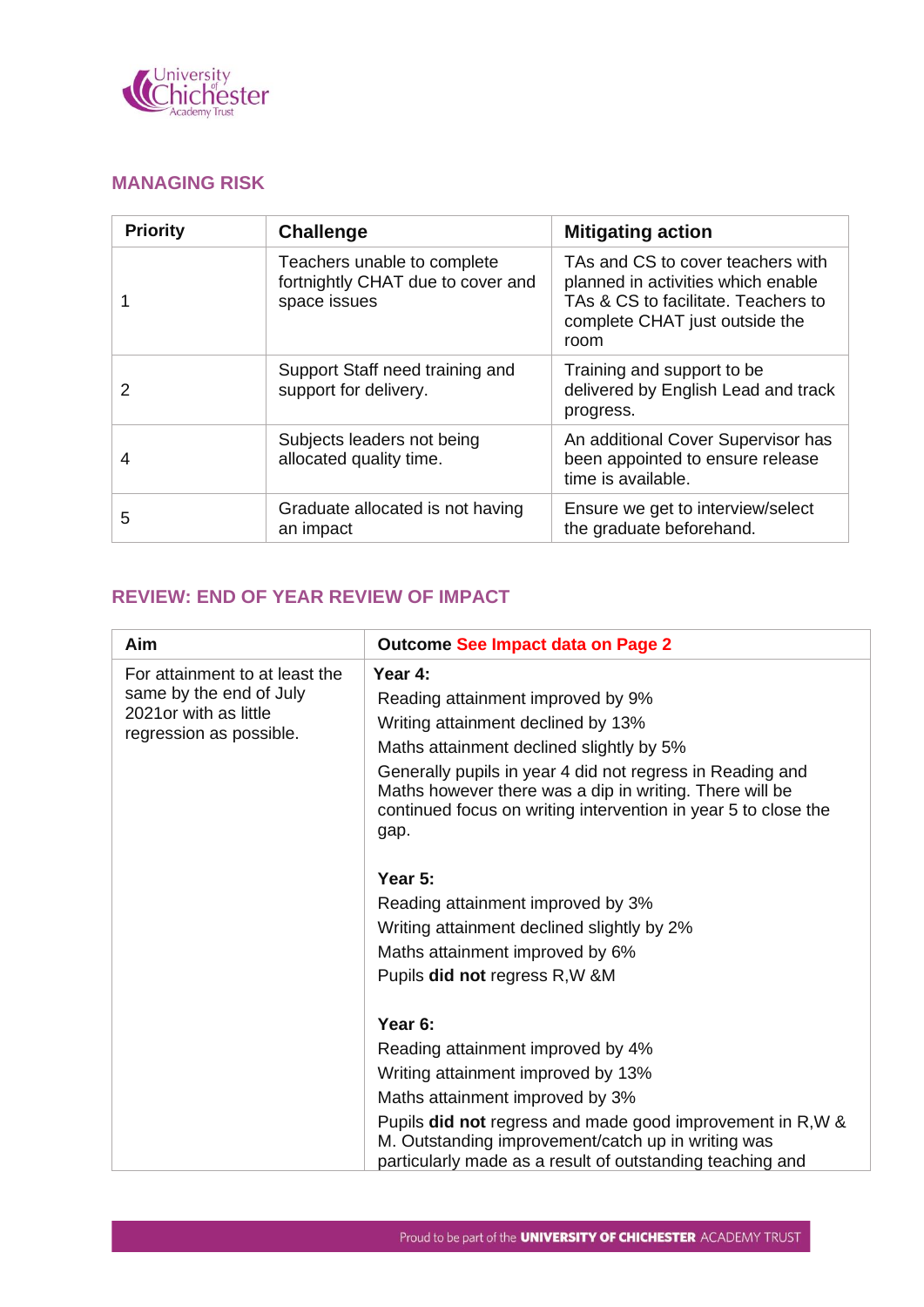

|                                                                                                                                                                     | interventions. This was moderated by the Portsmouth<br>moderation team.                                                                                                                                                                                                                                                                                                                                                |
|---------------------------------------------------------------------------------------------------------------------------------------------------------------------|------------------------------------------------------------------------------------------------------------------------------------------------------------------------------------------------------------------------------------------------------------------------------------------------------------------------------------------------------------------------------------------------------------------------|
| Alongside Catch Up, for all<br>Teaching & Learning across<br>all classrooms to be at least<br>good. For the quality of<br>education children receive to<br>be good. | Teaching & learning is good or better in all classes.<br>$\bullet$<br>Both senior and middle leadership has been able to make<br>$\bullet$<br>rapid improvements to the quality of education because<br>leaders provide regular support and challenge for all staff.<br>Expectations have risen sharply because teachers follow the<br>$\bullet$<br>teaching and learning policy explicitly, which is a policy for all |
| This has been validated by a                                                                                                                                        | subjects. This policy includes marking expectations.<br>Reading remains a priority with the library at the heart of the<br>$\bullet$<br>school.                                                                                                                                                                                                                                                                        |
| school review by the Trust on<br>the $30th$ June 2021                                                                                                               | Behaviour for learning is a strength of the school as a result<br>$\bullet$<br>of the school values which are seen throughout the<br>curriculum with staff continuously encouraging children to<br>follow them in their learning. These values are to prepare<br>children for later life.                                                                                                                              |
|                                                                                                                                                                     | Progress has improved significantly due to Quality first<br>$\bullet$<br>teaching focused on EPIC (Excitement & Enjoyment, Pace &<br>Progress, Included & Independent, Consistency &<br>Challenge) so that all children including disadvantaged and<br>SEND make progress.                                                                                                                                             |
|                                                                                                                                                                     | Through regular moderation, pupil progress meetings and<br>$\bullet$<br>regular meetings with staff, plans are put into place to try and<br>narrow the gap through mainly first quality teaching then<br>through interventions, pre and post teaching and focused<br>smaller group teaching                                                                                                                            |
|                                                                                                                                                                     | Leaders are able to intervene swiftly where needed due to a<br>$\bullet$<br>timetable monitoring programme is in place which includes<br>regular book looks, planning scrutiny, learning walks and<br>lesson observations.                                                                                                                                                                                             |
|                                                                                                                                                                     | All teachers use OTrack to track teaching and learning and<br>$\bullet$<br>work with senior leaders to monitor groups of pupils including<br>SEN and disadvantaged.                                                                                                                                                                                                                                                    |
|                                                                                                                                                                     | Power Maths alongside White Rose is used to teach maths<br>and is closely followed for planning. The school makes use<br>of White Rose Assessments for both summative and<br>formative assessments.                                                                                                                                                                                                                    |
|                                                                                                                                                                     | A combination of our own SJS curriculum and Cornerstones<br>Curriculum, an online curriculum, is used by teachers to map<br>put their topics with trips, visitors and topic days planned for<br>exciting hooks.                                                                                                                                                                                                        |
|                                                                                                                                                                     | Termly Curriculum letters showcase the curriculum in each<br>$\bullet$<br>year group.<br>Senior leaders provide additional support for teachers<br>$\bullet$                                                                                                                                                                                                                                                           |
|                                                                                                                                                                     | requiring additional support and training with subject leaders<br>using their action plans to drive their subject forward. The<br>school has weekly focused PDMs with all middle leaders<br>having opportunities to lead on their subject. The school<br>also signs up to the National College where staff are given<br>opportunities to half termly self led CPD.                                                     |